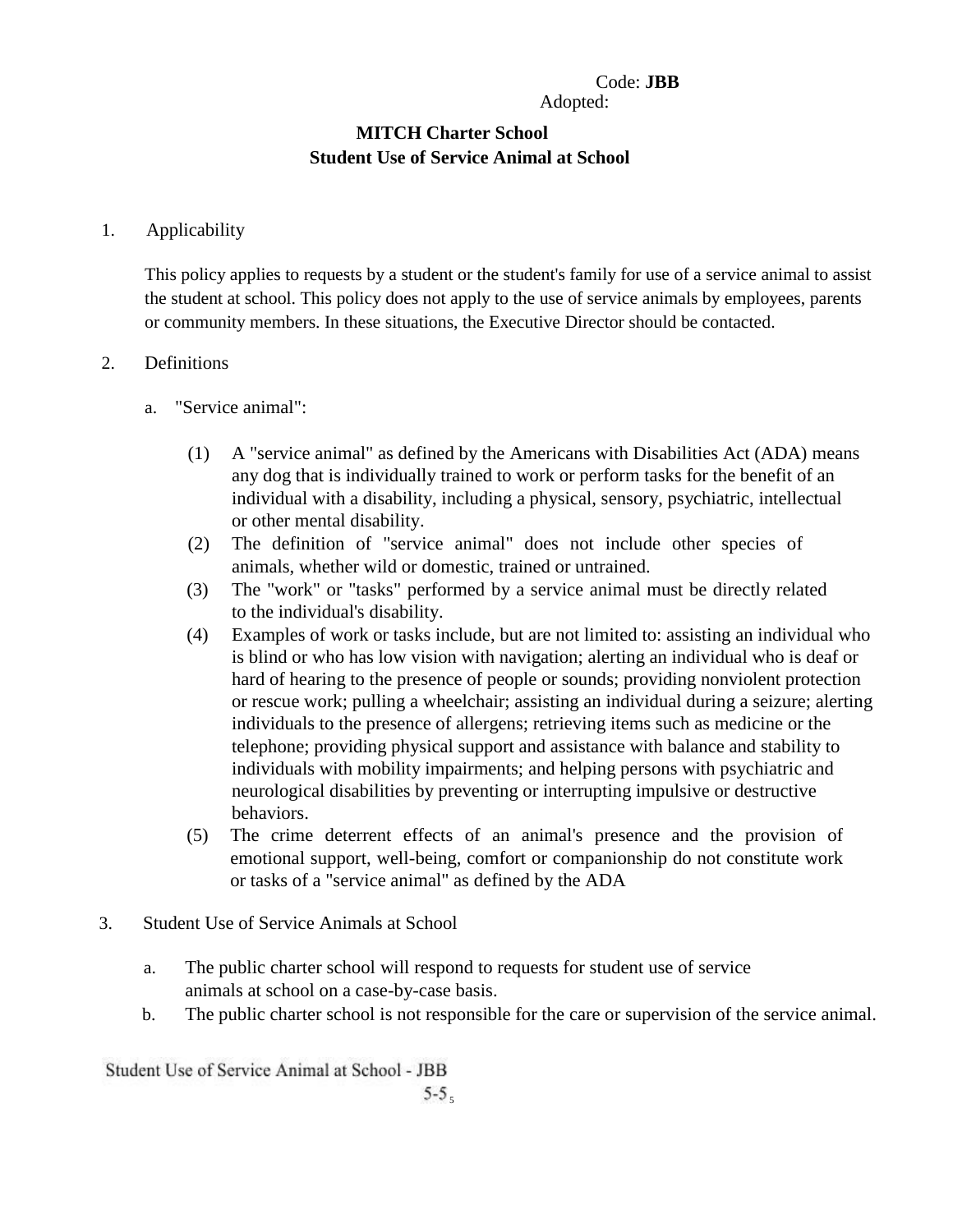- c. The service animal must be under the control of a handler at all times by means of a harness, leash or tether, unless either the handler is unable, because of a disability, to use a harness, leash or other tether or the use of harness, leash or tether would interfere with the service animal's safe, effective performance of work or tasks. If the latter, the service animal must be otherwise under the handler's control (e.g. voice control, signals or other effective means).
- d. The service animal may be excluded if the animal is not housebroken or if the animal is out of control and the animal's handler does not take effective action to control it.
- e. The public charter school will not require a parent to pay a surcharge or other fee for a student's use of a service animal. However, the public charter school has a policy that allows charging parents for destruction of school property by students and may charge the parents for any damage caused by the service animal.
- 4. Procedures for Student Use of Service Animals at School
	- a. Request
		- (1) If a parent makes a request to a staff person for the use of a service animal by a disabled student, the staff person will forward the request to a public charter school administrator(s) responsible for special education and/or Section 504 compliance.
		- (2) The administrator will gather relevant information and convene the student's Section 504 or Individualized Education Program (IEP) team, as appropriate, to consider the request.
	- b. Interactive meeting
		- (1) When the public charter school receives a request for student use of a service animal at school, the public charter school will hold a meeting with the family to consider the request in light of all relevant information. The meeting will be held within a reasonable time following the request, typically within two weeks.
		- (2) For students who are eligible under the Individuals with Disabilities Education Act (IDEA), the team will consist of the student's IEP team along with any other individuals with specialized knowledge regarding the student's disability and/or the training and capabilities of the service animal.
		- (3) For students who are eligible under Section 504 only, the team will consist of the student's Section 504 team along with any other individuals with specialized knowledge regarding the student's disability and/or the training and capabilities of the service animal.
		- (4) At the beginning of the meeting, the public charter school will determine whether the animal in question meets the definition of a service animal in Section 2 above.
			- (a) Public charter school staff may ask about what work or tasks the animal has been trained to perform for the student if this is not readily apparent by

Student Use of Service Animal at School - JBB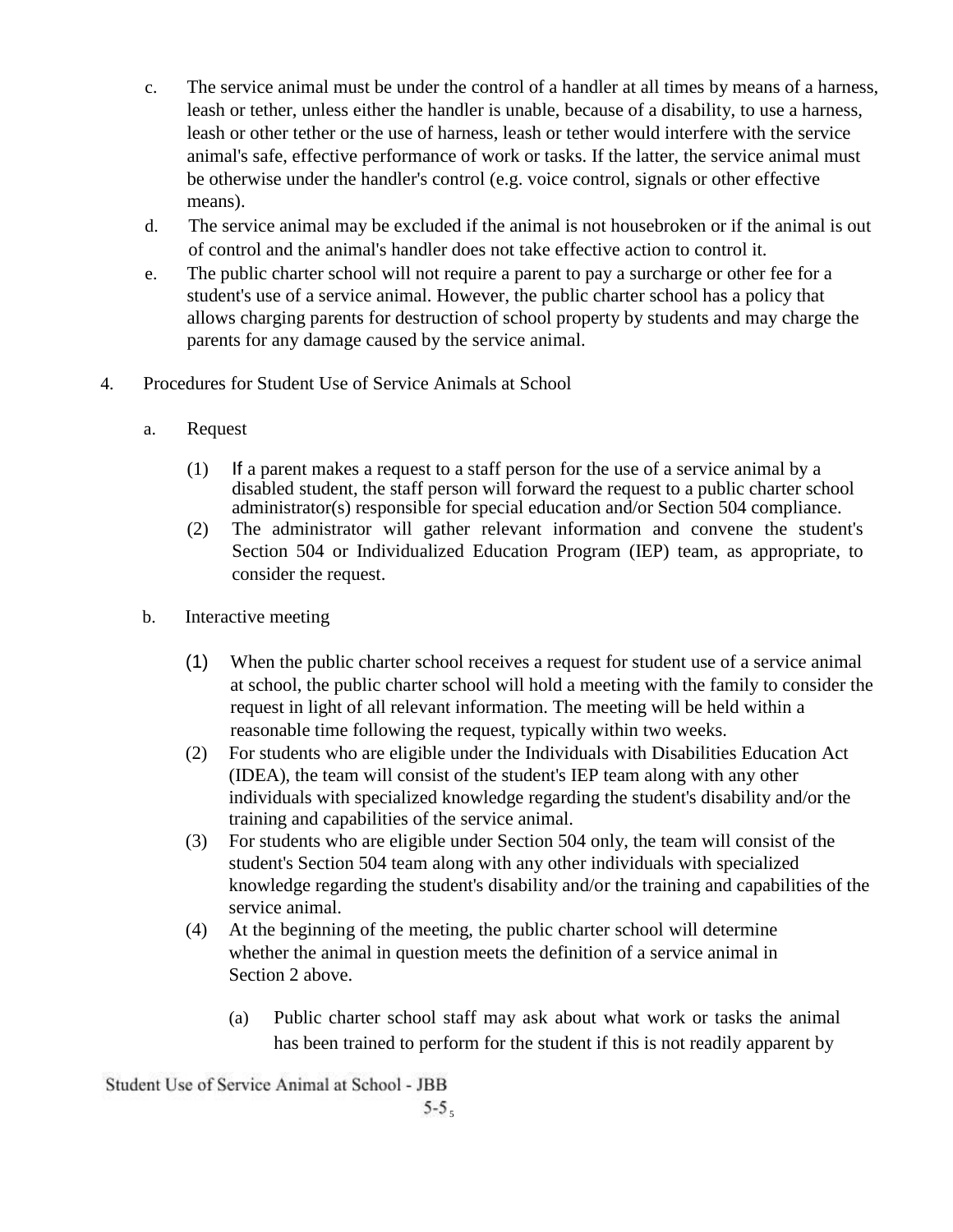observation.

- (b) The public charter school may not require documentation, such as proof that the animal has been certified, trained or licensed as a service animal, as a condition for approval.
- (5) If public charter school determines that the dog is a service animal, the meeting participants will then consider whether allowing the student's use of the service animal at school is required because:
	- (a) The student's use of a service animal at school is a necessary for accommodation to provide a free appropriate public education (FAPE) to the student under the IDEA or Section 504, as applicable; or
	- (b) The use is a required or necessary accommodation under the ADA.
- (6) The public charter school will provide notice of the determination under the IDEA or Section 504, as applicable, and provide a copy of the notice of parent rights under the IDEA or Section 504, as applicable.
- (7) The public charter school will provide notice of the determination under the ADA, as applicable.
- c. Service Animal Protocol
	- (1) If the public charter school determines that the service animal is necessary to confer FAPE or as an accommodation under the ADA, the public charter school may develop a service animal protocol with parent and student input.
	- (2) The service animal protocol may include the following:
		- (a) Transportation provisions, including whether and how the animal will be transported, any necessary orientation to students riding the transportation, how the animal will board and leave the vehicle, and any necessary evaluation procedures.
		- (b) Orientation to the school and classroom, including how the animal will become familiarized with the school, classroom, students and teachers, how teachers and students will learn proper interaction with the service animal; where the service animal will be directed to urinate/defecate and disposal procedures; and evacuation procedures.
- d. Removal
	- (1) A public charter school administrator may remove a student's service animal from school or a school function under the following circumstances:
		- (a) The animal is out of control and the handler does not take effective action to control it; or
		- (b) The animal is not housebroken;

Student Use of Service Animal at School - JBB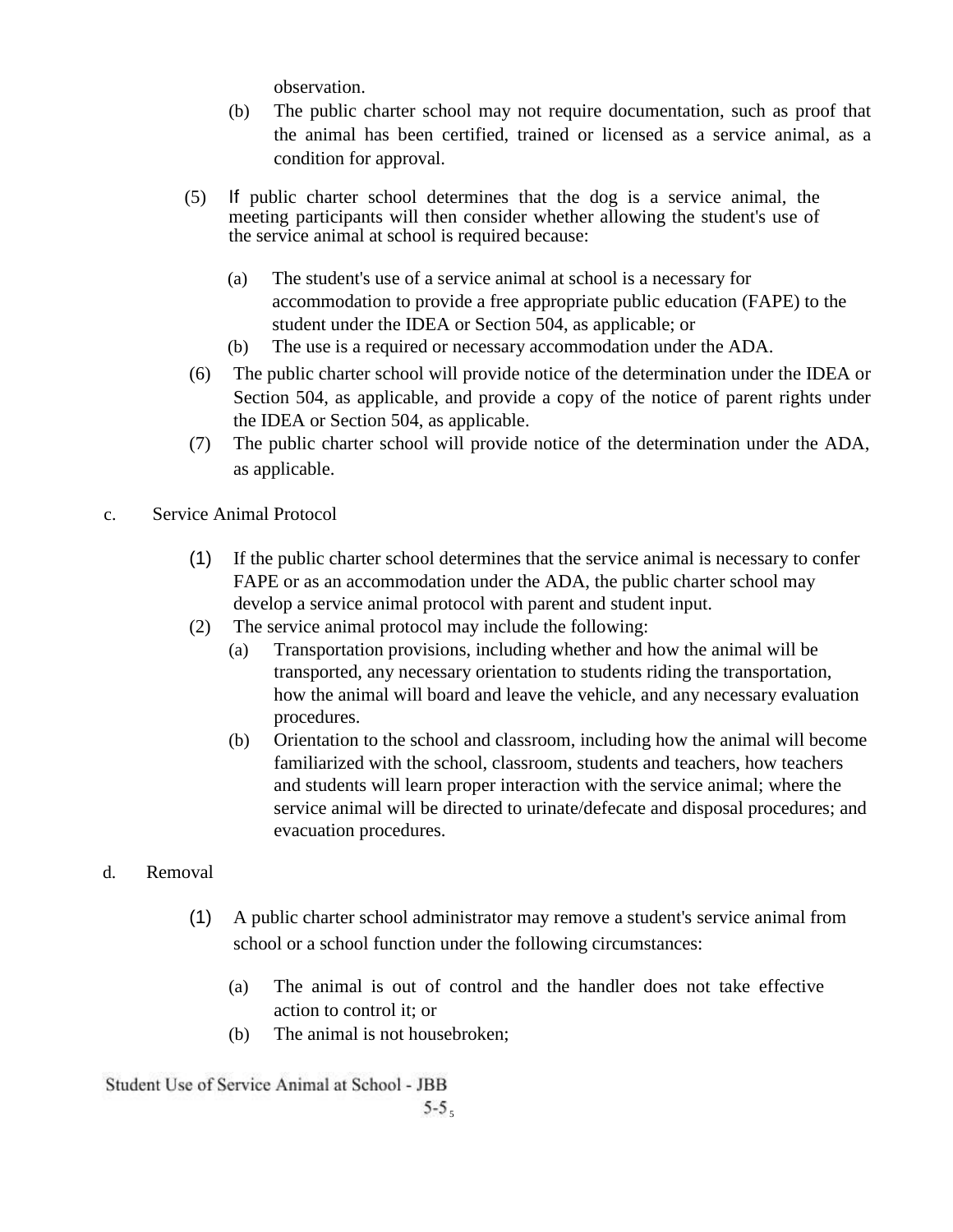- (2) The appropriateness of a removal will be determined consistent with how the public charter school addresses comparable situations that do not involve a service animal.
- (3) If the public charter school excludes a service animal on these bases, the public charter school will give the student with a disability the opportunity to participate in the service, program or activity without having the service animal on the premises.
- e. Handling Conflicting needs of Students or Teachers
	- (1) If the public charter school is or becomes aware of another qualified disabled person whose disability is adversely affected by the service animal (e.g., an allergy or anxiety disorder), the public charter school will get necessary information from the parties and determine how best to address the needs of both disabled persons.
	- (2) The public charter school will provide notice to all parties of the resolution of this situation, along with a copy of the public charter school's ADA-504 grievance procedure and any other applicable notices.
	- f. Handling Requests for use of Miniature Horse to Assist Student at School
		- Note: While miniature horses are not included in the definition of "service animals," the ADA also requires reasonable modifications in policies, practices, or procedures to permit the use of a miniature horse by an individual with a disability if the miniature horse has been individually trained to do work or perform tasks for the benefit of the individual with a disability.
		- (1) In determining whether reasonable modifications in policies, practices or procedures can be made to allow a miniature horse into a specific facility, the public charter school will consider:
			- (a) The type, size and weight of the miniature horse and whether the facility can accommodate these features;
			- (b) Whether the handler has sufficient control of the miniature horse;
			- (c) Whether the miniature horse is housebroken; and
			- (d) Whether the miniature horse's presence in a specific facility compromises legitimate safety requirements that are necessary for safe operation.
		- (2) The other requirements that apply to service animals, shall also apply to miniature horses.

END OF POLICY